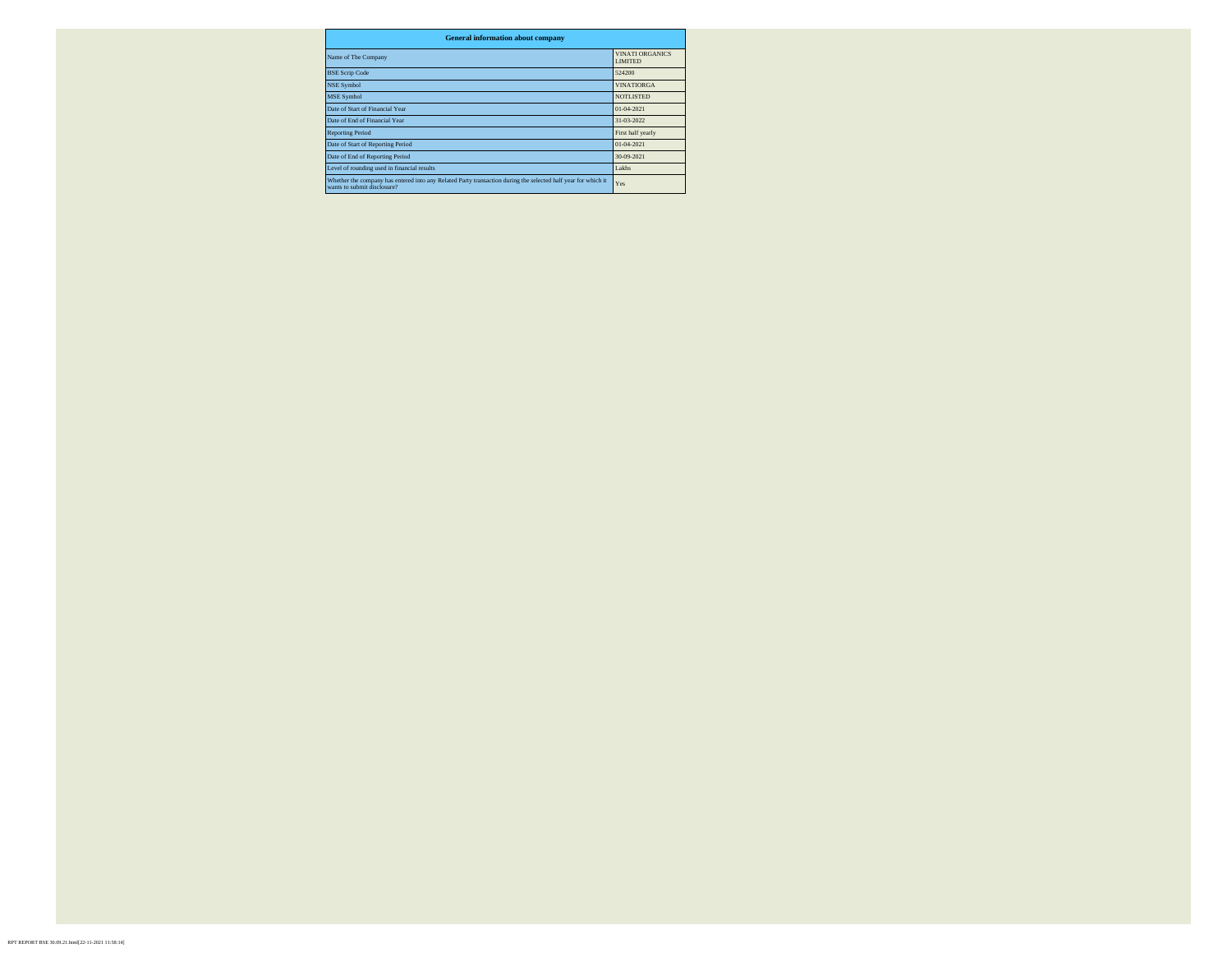|                                 |  |                                                                                              |                                    |                                |                                |                                                         |                                        |                                                                  | <b>Related party transactions</b>                                |                                                |                        |                                                                        |                                                                        |                                                                        |                                                      |                                          |
|---------------------------------|--|----------------------------------------------------------------------------------------------|------------------------------------|--------------------------------|--------------------------------|---------------------------------------------------------|----------------------------------------|------------------------------------------------------------------|------------------------------------------------------------------|------------------------------------------------|------------------------|------------------------------------------------------------------------|------------------------------------------------------------------------|------------------------------------------------------------------------|------------------------------------------------------|------------------------------------------|
| A. Details of related party     |  | $\rm Sr$                                                                                     | $\mathbf{1}$                       | $\overline{2}$                 | $\overline{3}$                 | 4                                                       | 5                                      | 6                                                                | 7                                                                | $\,$ 8 $\,$                                    | 9                      | 10                                                                     | 11                                                                     | $12\,$                                                                 | 13                                                   | 14                                       |
|                                 |  | Name of the<br>related party                                                                 | Veeral Organics Private<br>Limited | Vinod Saraf                    | Vinati Saraf<br>Mutreja        | Jayesh Ashar                                            | Viral Saraf<br>$\operatorname{Mittal}$ | N K Goyal                                                        | Milind Wagh                                                      | Sunil Saraf                                    | Kavita Saraf           | Viral Alkalis Limited                                                  | Suchir Chemicals Pvt. Ltd.                                             | Veeral Additives Pvt. Ltd.                                             | Vinati<br>Organics<br>Limited -<br>Group<br>Gratuity | Mrs. Kavita<br>Vinod Saraf<br>Foundation |
|                                 |  | Categories<br>of related<br>parties                                                          | Subsidiaries                       | Promoters                      | Promoters                      | Key<br>managemen<br>personnel of<br>entity or<br>parent | Promoters                              | $\rm Key$<br>$\,$ management<br>personnel of<br>entity or parent | $\rm Key$<br>$\,$ management<br>personnel of<br>entity or parent | Other related<br>party                         | Promoters              | Entities with joint control or<br>significant influence over<br>entity | Entities with joint control or<br>significant influence over<br>entity | Entities with joint control or<br>significant influence over<br>entity | Other related<br>party                               | Other related<br>party                   |
|                                 |  | description<br>$\overline{\textbf{f}}$<br>relationship                                       | Wholly owned subsidiary            | Key<br>management<br>personnel | Key<br>management<br>personnel | Key<br>management<br>personnel                          | Key<br>management<br>personnel         | Key<br>management<br>personnel                                   | Key<br>management<br>personnel                                   | Relatives of<br>Key<br>management<br>personnel | Other related<br>party | Entities with significant<br>influence                                 | Entities with significant<br>influence                                 | Entities with significant<br>influence                                 | Other related<br>party                               | Other related<br>party                   |
|                                 |  | PAN of<br>related party                                                                      | AAHCV6394E                         | AAGPS5421D                     | ARTPS7699M                     | ADEPA0938J                                              | AZBPS0317C                             | ADMPG7190G                                                       | AAHPW2124N                                                       | ANQPS7468H                                     | AAPPS5812B             | AAACV1364P                                                             | AAFCS3798F                                                             | AAHCA0339A                                                             | AAAAV1559J                                           | AAFTM1455L                               |
|                                 |  | $\ensuremath{\mathrm{CIN}}$ of<br>related party                                              | U24303MH2020PTC347215              |                                |                                |                                                         |                                        |                                                                  |                                                                  |                                                |                        |                                                                        | U24100MH1994PLC081124 U24110MH1998PTC114423 U24100MH2007PTC174331      |                                                                        |                                                      |                                          |
|                                 |  | Purchase of<br>goods and<br>services                                                         |                                    |                                |                                |                                                         |                                        |                                                                  |                                                                  |                                                |                        | 115.27                                                                 |                                                                        | 13.62                                                                  |                                                      |                                          |
|                                 |  | Sale of<br>goods and<br>services                                                             | 1.93                               |                                |                                |                                                         |                                        |                                                                  |                                                                  |                                                |                        | 0.92                                                                   |                                                                        | 1043.73                                                                |                                                      |                                          |
|                                 |  | Purchase of<br>fixed assets                                                                  |                                    |                                |                                |                                                         |                                        |                                                                  |                                                                  |                                                |                        |                                                                        |                                                                        |                                                                        |                                                      |                                          |
|                                 |  | Sale of fixed<br>$\textbf{asserts}$                                                          |                                    |                                |                                |                                                         |                                        |                                                                  |                                                                  |                                                |                        |                                                                        |                                                                        |                                                                        |                                                      |                                          |
|                                 |  | Rendering o<br>services                                                                      |                                    |                                |                                |                                                         |                                        |                                                                  |                                                                  |                                                |                        |                                                                        |                                                                        |                                                                        |                                                      |                                          |
|                                 |  | Receiving o<br>services                                                                      |                                    |                                |                                |                                                         |                                        |                                                                  |                                                                  |                                                |                        |                                                                        |                                                                        |                                                                        |                                                      |                                          |
|                                 |  | Leases                                                                                       |                                    |                                |                                |                                                         |                                        |                                                                  |                                                                  |                                                |                        | 2.4                                                                    |                                                                        | 2.4                                                                    |                                                      |                                          |
|                                 |  | Loans and<br>advances<br>given                                                               |                                    |                                |                                |                                                         |                                        |                                                                  |                                                                  |                                                |                        |                                                                        |                                                                        | 5565                                                                   |                                                      |                                          |
|                                 |  | Loans and<br>advances<br>$\,$ taken                                                          |                                    |                                |                                |                                                         |                                        |                                                                  |                                                                  |                                                |                        |                                                                        |                                                                        |                                                                        |                                                      |                                          |
|                                 |  | Loans and<br>advances<br>given that<br>are repaid                                            |                                    |                                |                                |                                                         |                                        |                                                                  |                                                                  |                                                |                        |                                                                        |                                                                        |                                                                        |                                                      |                                          |
|                                 |  | Loans and<br>advances<br>taken that                                                          |                                    |                                |                                |                                                         |                                        |                                                                  |                                                                  |                                                |                        |                                                                        |                                                                        |                                                                        |                                                      |                                          |
|                                 |  | are repaid<br>Deposits<br>placed                                                             |                                    |                                |                                |                                                         |                                        |                                                                  |                                                                  |                                                |                        |                                                                        |                                                                        |                                                                        |                                                      |                                          |
|                                 |  | Deposits<br>taken                                                                            |                                    |                                |                                |                                                         |                                        |                                                                  |                                                                  |                                                |                        |                                                                        |                                                                        |                                                                        |                                                      |                                          |
|                                 |  | Transfer of<br>research $\&$<br>development                                                  |                                    |                                |                                |                                                         |                                        |                                                                  |                                                                  |                                                |                        |                                                                        |                                                                        |                                                                        |                                                      |                                          |
|                                 |  | Transfers<br>under lease<br>agreement                                                        |                                    |                                |                                |                                                         |                                        |                                                                  |                                                                  |                                                |                        |                                                                        |                                                                        |                                                                        |                                                      |                                          |
|                                 |  | Equity<br>investment                                                                         | 306                                |                                |                                |                                                         |                                        |                                                                  |                                                                  |                                                |                        |                                                                        |                                                                        |                                                                        |                                                      |                                          |
| <b>B.</b> Details of<br>related |  | Impairment<br>in equity<br>investment                                                        |                                    |                                |                                |                                                         |                                        |                                                                  |                                                                  |                                                |                        |                                                                        |                                                                        |                                                                        |                                                      |                                          |
| party<br>transactions           |  | Expense for<br>bad or<br>$\text{double}$<br>$\rm{debts}$                                     |                                    |                                |                                |                                                         |                                        |                                                                  |                                                                  |                                                |                        |                                                                        |                                                                        |                                                                        |                                                      |                                          |
|                                 |  | Guarantees<br>or collateral<br>given                                                         |                                    |                                |                                |                                                         |                                        |                                                                  |                                                                  |                                                |                        |                                                                        |                                                                        |                                                                        |                                                      |                                          |
|                                 |  | Guarantees<br>or collateral<br>$\operatorname{taken}$                                        |                                    |                                |                                |                                                         |                                        |                                                                  |                                                                  |                                                |                        |                                                                        |                                                                        |                                                                        |                                                      |                                          |
|                                 |  | Interest<br>income                                                                           | 5.03                               |                                |                                |                                                         |                                        |                                                                  |                                                                  |                                                |                        |                                                                        |                                                                        | 520.18                                                                 |                                                      |                                          |
|                                 |  | Interest paid                                                                                |                                    |                                |                                |                                                         |                                        |                                                                  |                                                                  |                                                |                        |                                                                        |                                                                        |                                                                        |                                                      |                                          |
|                                 |  | Dividend<br>income                                                                           |                                    |                                |                                |                                                         |                                        |                                                                  |                                                                  |                                                |                        |                                                                        |                                                                        |                                                                        |                                                      |                                          |
|                                 |  | Dividend<br>paid                                                                             |                                    | 834.03                         | 72.64                          |                                                         | 62.54                                  |                                                                  |                                                                  |                                                | 744.87                 |                                                                        | 2853.19                                                                |                                                                        |                                                      |                                          |
|                                 |  | Management<br>$\mathop{\textup{contrast}}$<br>including for<br>deputation<br>of<br>employees |                                    |                                |                                |                                                         |                                        |                                                                  |                                                                  |                                                |                        |                                                                        |                                                                        |                                                                        |                                                      |                                          |
|                                 |  | Settlement<br>of liabilities<br>by entity on<br>behalf of<br>related party                   |                                    |                                |                                |                                                         |                                        |                                                                  |                                                                  |                                                |                        |                                                                        |                                                                        |                                                                        |                                                      |                                          |
|                                 |  | Short term<br>employee<br>benefits                                                           |                                    | 92.25                          | 68.74                          | 58.8                                                    | 38.77                                  | 45.56                                                            | 17.44                                                            |                                                |                        |                                                                        |                                                                        |                                                                        |                                                      |                                          |
|                                 |  | Post<br>employment                                                                           |                                    |                                |                                |                                                         |                                        |                                                                  |                                                                  |                                                |                        |                                                                        |                                                                        |                                                                        |                                                      |                                          |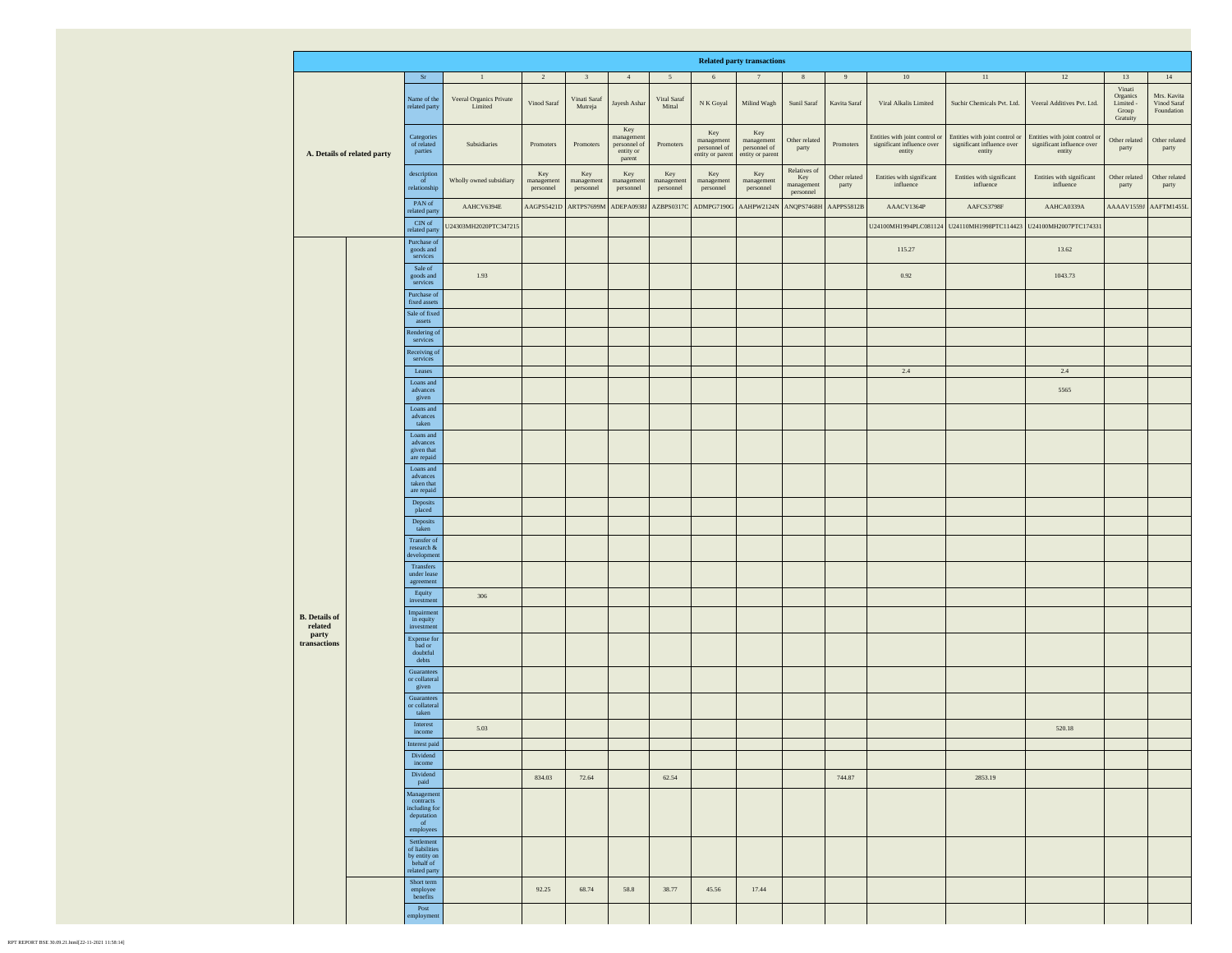|                   | Remuneration                                | benefits                     |      |  |  |  |  |       |         |  |
|-------------------|---------------------------------------------|------------------------------|------|--|--|--|--|-------|---------|--|
|                   |                                             | Other long-<br>term benefits |      |  |  |  |  |       |         |  |
|                   |                                             | Termination<br>benefits      |      |  |  |  |  |       |         |  |
|                   |                                             | Share based<br>payments      |      |  |  |  |  |       |         |  |
|                   |                                             | Others                       |      |  |  |  |  |       |         |  |
|                   | <b>Receivables</b>                          | Secured                      |      |  |  |  |  |       |         |  |
|                   |                                             | Un Secured                   | 2.28 |  |  |  |  | 0.76  | 1747.56 |  |
|                   |                                             | Secured                      |      |  |  |  |  |       |         |  |
|                   | Payables                                    | Un Secured                   |      |  |  |  |  | 89.48 |         |  |
|                   | Loans and<br>advances                       | Secured                      |      |  |  |  |  |       |         |  |
|                   |                                             | Un Secured                   |      |  |  |  |  |       | 18751.4 |  |
|                   | given<br>Loans and<br>advances              | Secured                      |      |  |  |  |  |       |         |  |
|                   |                                             | Un Secured                   |      |  |  |  |  |       |         |  |
|                   | $\frac{\text{taken}}{\text{Deposits}}$      | Secured                      |      |  |  |  |  |       |         |  |
|                   | placed                                      | Un Secured                   |      |  |  |  |  |       |         |  |
| C.<br>Outstanding | <b>Deposits</b><br>taken                    | Secured                      |      |  |  |  |  |       |         |  |
| balances          |                                             | Un Secured                   |      |  |  |  |  |       |         |  |
|                   | <b>Guarantees or</b><br>collateral          | Secured                      |      |  |  |  |  |       |         |  |
|                   |                                             | Un Secured                   |      |  |  |  |  |       |         |  |
|                   | given<br>Guarantees or<br>collateral        | Secured                      |      |  |  |  |  |       |         |  |
|                   |                                             | Un Secured                   |      |  |  |  |  |       |         |  |
|                   | $\frac{\text{taken}}{\text{Investment in}}$ | Secured                      |      |  |  |  |  |       |         |  |
|                   | equity                                      | Un Secured                   | 307  |  |  |  |  |       |         |  |
|                   | <b>Provision for</b>                        | Secured                      |      |  |  |  |  |       |         |  |
|                   | doubtful debt                               | Un Secured                   |      |  |  |  |  |       |         |  |
|                   | Note                                        |                              |      |  |  |  |  |       |         |  |